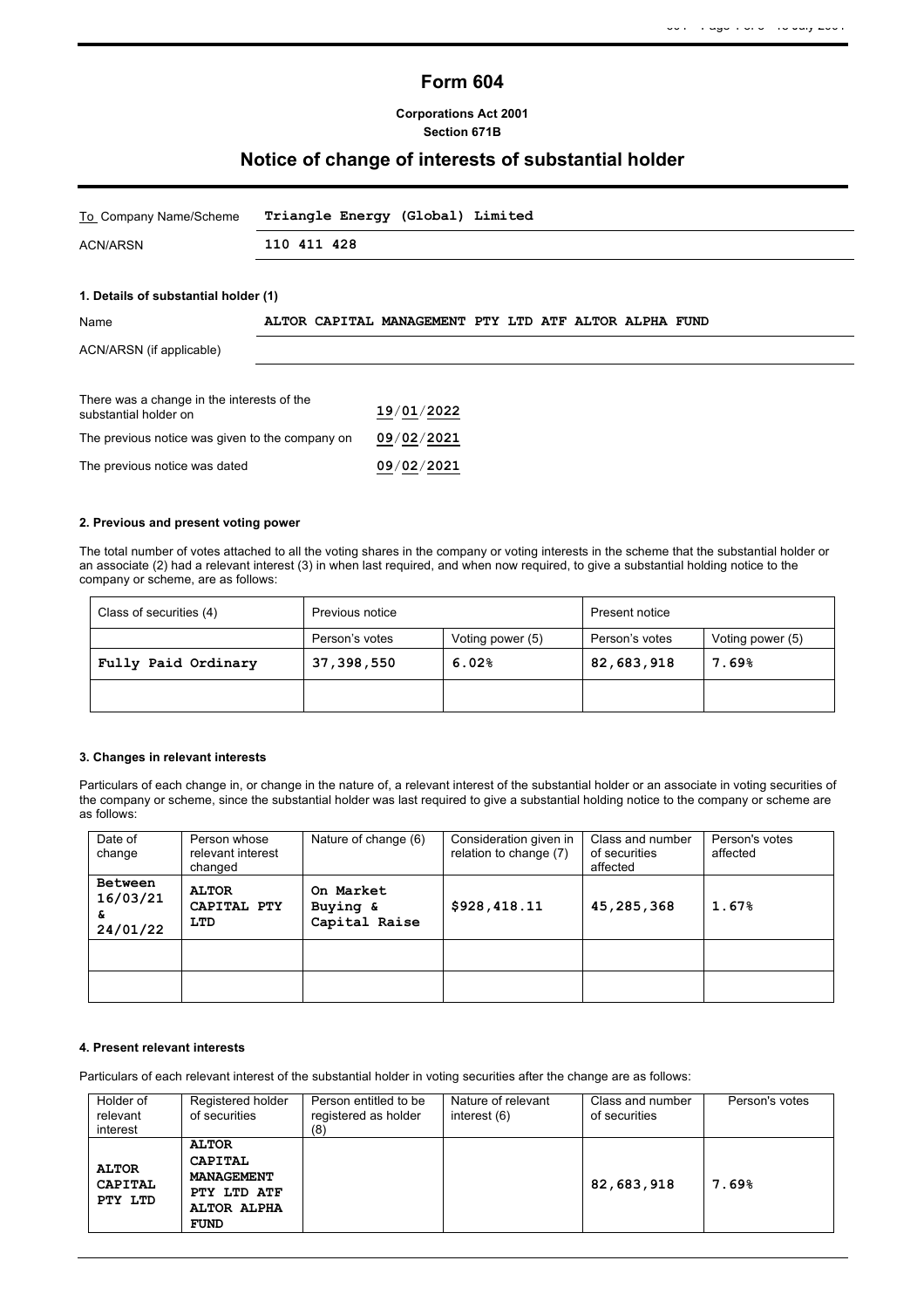#### **5. Changes in association**

The persons who have become associates (2) of, ceased to be associates of, or have changed the nature of their association (9) with, the substantial holder in relation to voting interests in the company or scheme are as follows:

| Name and ACN/ARSN (if applicable) | Nature of association                                                      |
|-----------------------------------|----------------------------------------------------------------------------|
| ALTOR CAPITAL PTY LTD             | ALTOR CAPITAL MANAGEMENT PTY LTD IS 100% OWNED BY ALTOR<br>CAPITAL PTY LTD |
|                                   |                                                                            |

#### **6. Addresses**

The addresses of persons named in this form are as follows:

| Name                     | Address                           |  |  |
|--------------------------|-----------------------------------|--|--|
| ALTOR CAPITAL PTY<br>LTD | GPO BOX 5011, BRISBANE, QLD, 4001 |  |  |
|                          |                                   |  |  |

## **Signature**

| print name | HARLEY DALTON  | capacity | <b>DIRECTOR</b> |
|------------|----------------|----------|-----------------|
| sign here  | $\overline{U}$ | date     | 24/01/2022      |

### **DIRECTIONS**

- (1) If there are a number of substantial holders with similar or related relevant interests (eg. a corporation and its related corporations, or the manager and trustee of an equity trust), the names could be included in an annexure to the form. If the relevant interests of a group of persons are essentially similar, they may be referred to throughout the form as a specifically named group if the membership of each group, with the names and addresses of members is clearly set out in paragraph 6 of the form.
- (2) See the definition of "associate" in section 9 of the Corporations Act 2001.
- (3) See the definition of "relevant interest" in sections 608 and 671B(7) of the Corporations Act 2001.
- (4) The voting shares of a company constitute one class unless divided into separate classes.
- (5) The person's votes divided by the total votes in the body corporate or scheme multiplied by 100.
- (6) Include details of:
	- (a) any relevant agreement or other circumstances because of which the change in relevant interest occurred. If subsection 671B(4) applies, a copy of any document setting out the terms of any relevant agreement, and a statement by the person giving full and accurate details of any contract, scheme or arrangement, must accompany this form, together with a written statement certifying this contract, scheme or arrangement; and
	- (b) any qualification of the power of a person to exercise, control the exercise of, or influence the exercise of, the voting powers or disposal of the securities to which the relevant interest relates (indicating clearly the particular securities to which the qualification applies).

See the definition of "relevant agreement" in section 9 of the Corporations Act 2001.

- (7) Details of the consideration must include any and all benefits, money and other, that any person from whom a relevant interest was acquired has, or may, become entitled to receive in relation to that acquisition. Details must be included even if the benefit is conditional on the happening or not of a contingency. Details must be included of any benefit paid on behalf of the substantial holder or its associate in relation to the acquisitions, even if they are not paid directly to the person from whom the relevant interest was acquired.
- If the substantial holder is unable to determine the identity of the person (eg. if the relevant interest arises because of an option) write